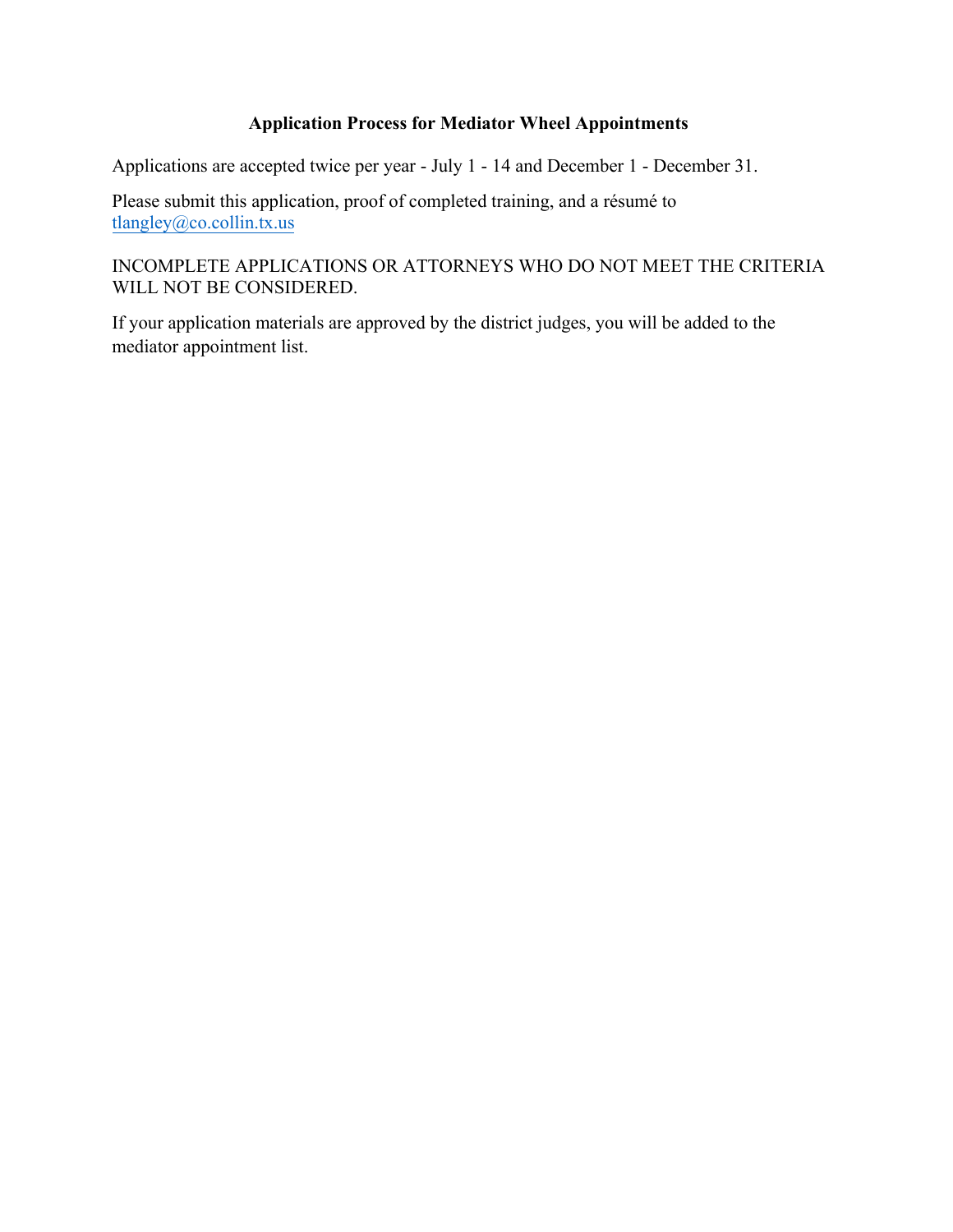## **COLLIN COUNTY DISTRICT COURTS APPLICATION FOR MEDIATOR APPOINTMENT LIST**

| I am fluent and mediate in these foreign languages: _____________________________                                                                                                        |  |  |
|------------------------------------------------------------------------------------------------------------------------------------------------------------------------------------------|--|--|
|                                                                                                                                                                                          |  |  |
| I certify that:                                                                                                                                                                          |  |  |
| I am a licensed attorney eligible to practice in Texas, bar #: _________________                                                                                                         |  |  |
| My primary office is in Collin County, I live in Collin County, or 80% of my practice is<br>⊔<br>in Collin County.                                                                       |  |  |
| I want to be appointed to mediate the following types of cases:                                                                                                                          |  |  |
| Family CPS Civil                                                                                                                                                                         |  |  |
| At least 25% of my law practice is devoted to each of the practice areas checked above.<br>⊔                                                                                             |  |  |
| I have previously served as a mediator in at least 5 cases of each type checked above. (If<br>⊔<br>this box is not checked, please attach a letter describing your mediator experience.) |  |  |
| I have completed a mediator training course with at least 40 classroom hours of training<br>$\Box$<br>in dispute resolution techniques.                                                  |  |  |
|                                                                                                                                                                                          |  |  |
|                                                                                                                                                                                          |  |  |
| I have thoroughly read Tex. Civ. Prac. & Rem. Code Chapter 154, I understand my<br>duties, and I meet all of the qualifications.                                                         |  |  |
| I will follow the Ethical Guidelines for Mediators approved by the Texas Supreme Court.                                                                                                  |  |  |